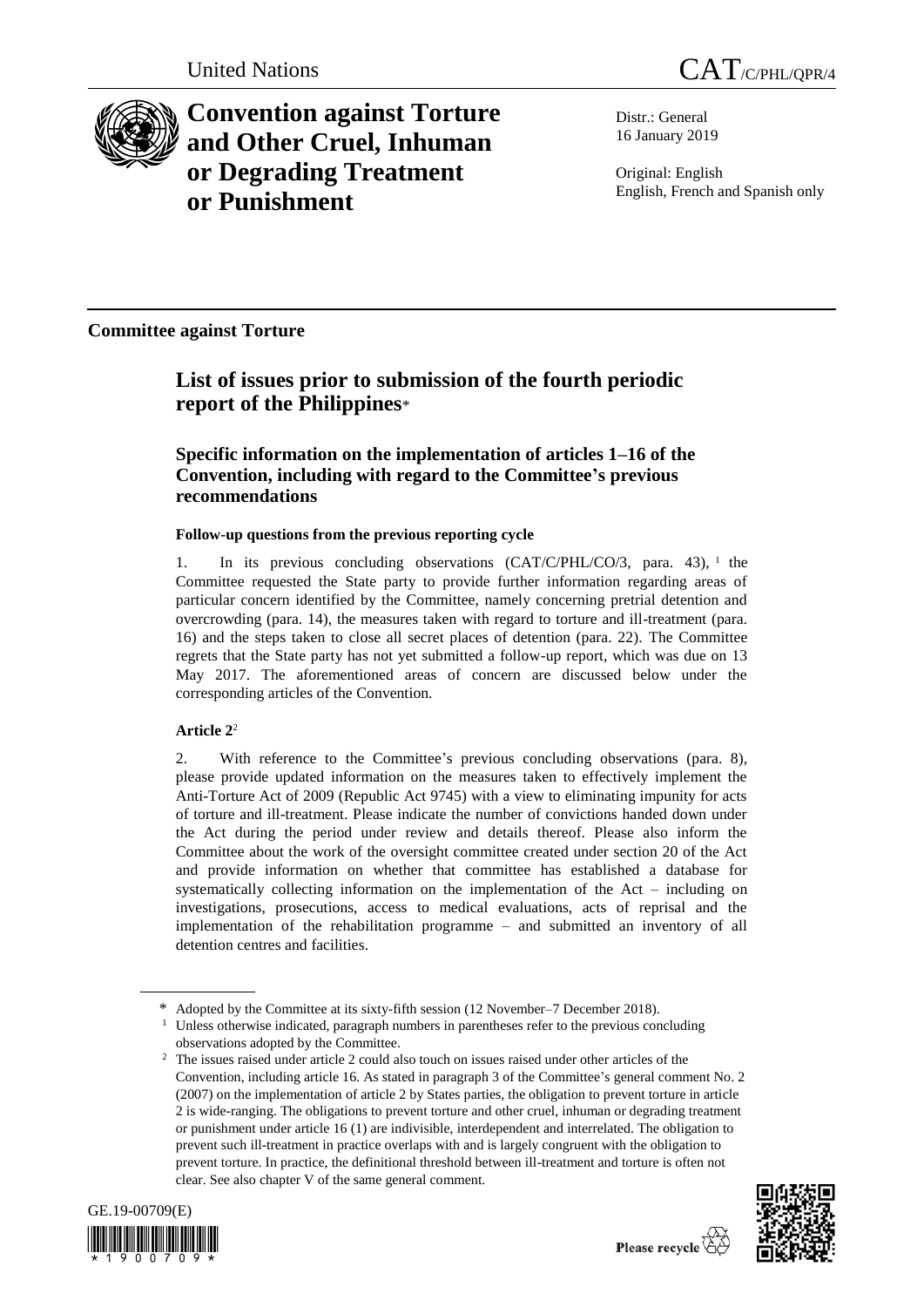3. With regard to the Committee's previous concluding observations (para. 10), please provide information on the measures adopted to guarantee that all detained persons are afforded in practice all fundamental legal safeguards from the outset of their deprivation of liberty, such as being informed orally and in writing about the charges against them and about their rights, having prompt access to a lawyer or legal aid, having the opportunity to immediately request and receive a medical examination by an independent doctor, having their detention recorded in a register, having the opportunity to notify a family member or any other persons of their own choice of their deprivation of liberty immediately after apprehension, and being brought promptly before a judge.

4. Further to the previous concluding observations (para. 12), please inform the Committee on the steps taken to put an end to arrests without a warrant, including the specific measures to ensure that all arrested persons are immediately registered and to hold criminally, civilly and administratively liable all officials who arrest persons without a legal basis. Please provide detailed information on the reported practice of arresting loiterers as part of a "crime prevention" campaign, and indicate the measures in place to prevent police from arbitrarily implementing this campaign. Please provide recent examples of investigations conducted into complaints of warrantless arrests.

5. In relation to the Committee's previous concluding observations (para. 22), please provide information on the measures adopted to close all secret places of detention, <sup>3</sup> including the one in Laguna Province, and on any investigations conducted into cases of torture and ill-treatment committed in secret places of detention and the outcome of those investigations. Please inform the Committee about the status and outcome of the investigation into allegations of torture of detainees held in a reportedly closet-sized secret cell in Raxabago Police Station in Tondo, in the Manila Police District, which was discovered by the Commission on Human Rights of the Philippines in April 2017.

6. In the light of the Committee's previous concluding observations (para. 24) and the national anti-drug campaign that was launched in 2016, please state how the State party is in compliance with the Convention given the extremely high number of cases of extrajudicial killings committed during the anti-drug operations as well as the reported acquiescence of the State party in such acts. In particular, please provide information on:

(a) Any measures taken by the high-level authorities to issue a public statement unambiguously affirming that extrajudicial killings will not be tolerated and any person committing or participating in such acts or acting as an accomplice will be held personally responsible before the law and liable to criminal penalties;

(b) The specific measures adopted to prevent, investigate and prosecute extrajudicial killings and enforced disappearances, especially those attributable to the authorities, including at the national government level, and particularly with regard to the anti-drug operations;<sup>4</sup>

(c) Whether the State party envisages retracting the shoot-to-kill order issued by President Rodrigo Roa Duterte;<sup>5</sup>

The measures taken to ensure prompt, impartial and effective investigations into cases of extrajudicial killings and enforced disappearance, and the prosecution and conviction of perpetrators, including those with command responsibility.<sup>6</sup> Please provide recent examples of such investigations;

(e) Any compensation available and actually provided to victims of extrajudicial killings and enforced disappearance and to their families;

(f) Statistical data on the number of victims, complaints, investigations, prosecutions, convictions and sentences imposed in cases of extrajudicial killings and enforced disappearance. In this regard, please comment on the reportedly narrow definition of "extrajudicial killing" in Administrative Order 35, which excludes the extrajudicial

<sup>3</sup> A/HRC/WG.6/27/PHL/3, para. 42.

<sup>4</sup> Ibid., para. 32.

<sup>5</sup> Ibid., paras. 5 and 35.

<sup>6</sup> Ibid., paras. 32, 38 and 54.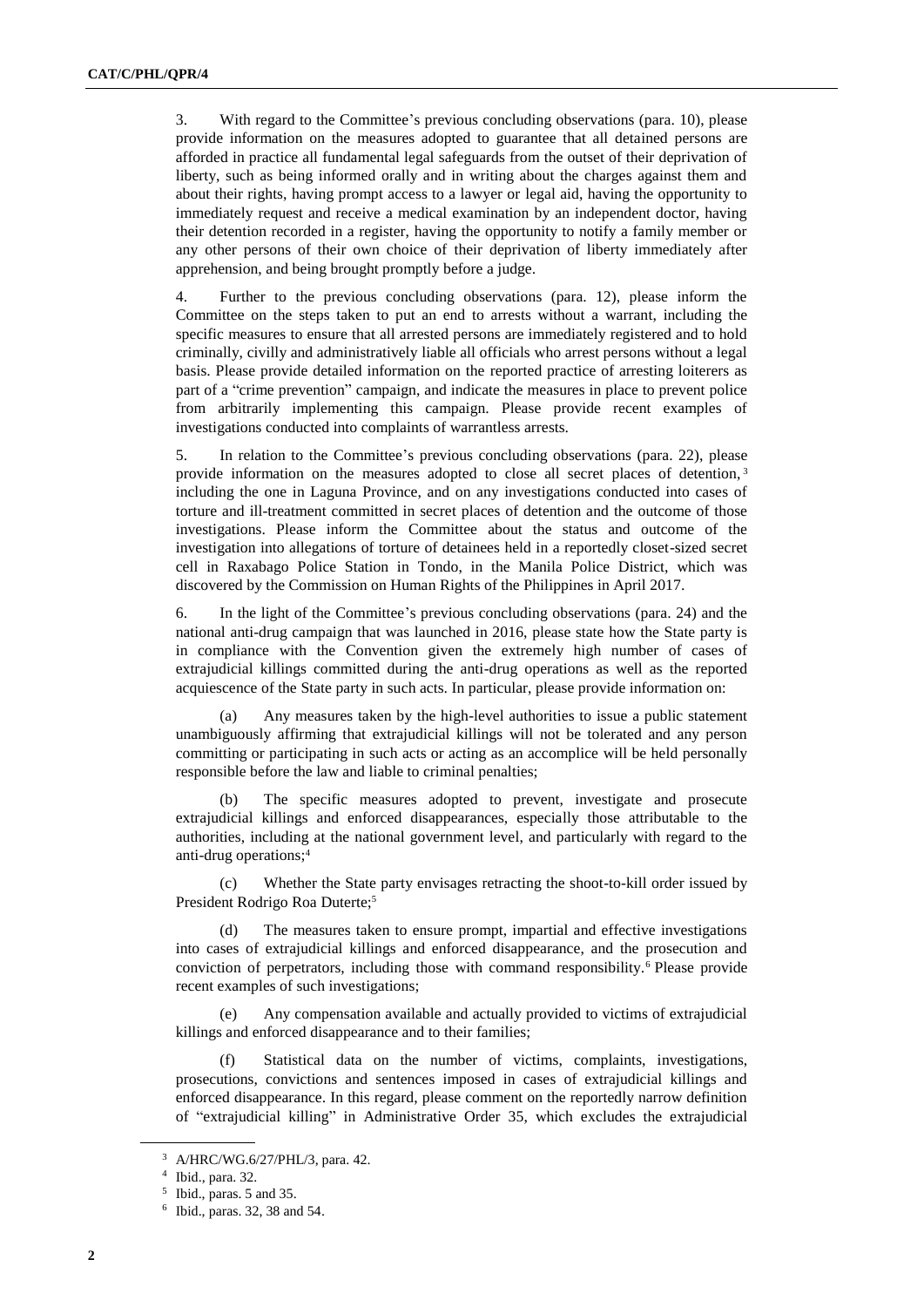killing of suspected criminals by the police,<sup>7</sup> and provide information on the work of the inter-agency body created under the same Administrative Order to prevent and investigate extrajudicial killings;

(g) Efforts to effectively implement the Anti-Enforced or Involuntary Disappearance  $Act<sub>1</sub><sup>8</sup>$  and to ratify the International Convention for the Protection of All Persons from Enforced Disappearance.

7. Please provide information on all the measures taken during the reporting period to combat impunity for extrajudicial killings committed by security officers. Please respond to reports that high-level officials, including President Duterte, have publicly condoned and encouraged extrajudicial killings,<sup>9</sup> and that many police officers escaped accountability by falsifying evidence and claiming self-defence. Please also provide information on the outcome of the investigations and disciplinary or criminal proceedings in the following cases:

(a) The killings of 13 suspected drug dealers on 21 March 2018 and of 32 suspects in August 2017 during anti-drug raids in Bulacan;

(b) The alleged killing of Paquito Mejos by members of the Philippine National Police for being a drug suspect, at his home on 14 October 2016;

The reported holding in secret detention and killing of Jee Ick-Joo, a national of the Republic of Korea, by members of the Philippine National Police in October 2016;

(d) The alleged killing of Rolando Espinosa, then mayor of Albuera, Leyte, by members of the Criminal Investigation and Detection Group of the police on 5 November 2016 while detained in jail in Baybay;

(e) The reported execution of Kian delos Santos by police officers during an anti-drug operation in Caloocan City on 16 August 2017.

8. With reference to the previous concluding observations (para. 26), please provide information on the measures to address the underreporting of torture and ill-treatment committed by public officials. In particular, please indicate the measures taken to:

(a) Inform victims of torture and ill-treatment, their families and witnesses about the laws and procedures for lodging complaints;

Strengthen protection measures for victims of torture, their families and witnesses, including by adequately funding protection programmes run by the Commission on Human Rights of the Philippines and the Department of Justice, and prevent and investigate incidents of reprisals and other forms of harassment;

(c) Ensure that health professionals documenting torture and ill-treatment are able to examine victims independently, maintain the confidentiality of medical records and report to the authorities signs of torture and ill-treatment without fear of reprisal. Please indicate whether it is ensured that health professionals are not hierarchically subordinated to the head of the detention facility or other security organs.

9. With reference to the Committee's previous concluding observations (para. 32), please provide information on the steps taken to establish a national preventive mechanism in compliance with the Optional Protocol to the Convention.<sup>10</sup> Please provide information on the interim national preventive mechanism created within the Commission on Human Rights of the Philippines, including its functional and institutional mandate, financial and human resources and independence and the visits that it has conducted. Please indicate the efforts made to ensure regular monitoring of places of detention by non-governmental organizations.

10. Further to the Committee's previous concluding observations (para. 34), please provide information on the steps taken to enable the Commission on Human Rights of the

<sup>7</sup> Ibid., para. 31.

<sup>8</sup> Ibid., para. 40.

<sup>9</sup> Ibid., para. 36.

<sup>10</sup> Ibid., para. 6.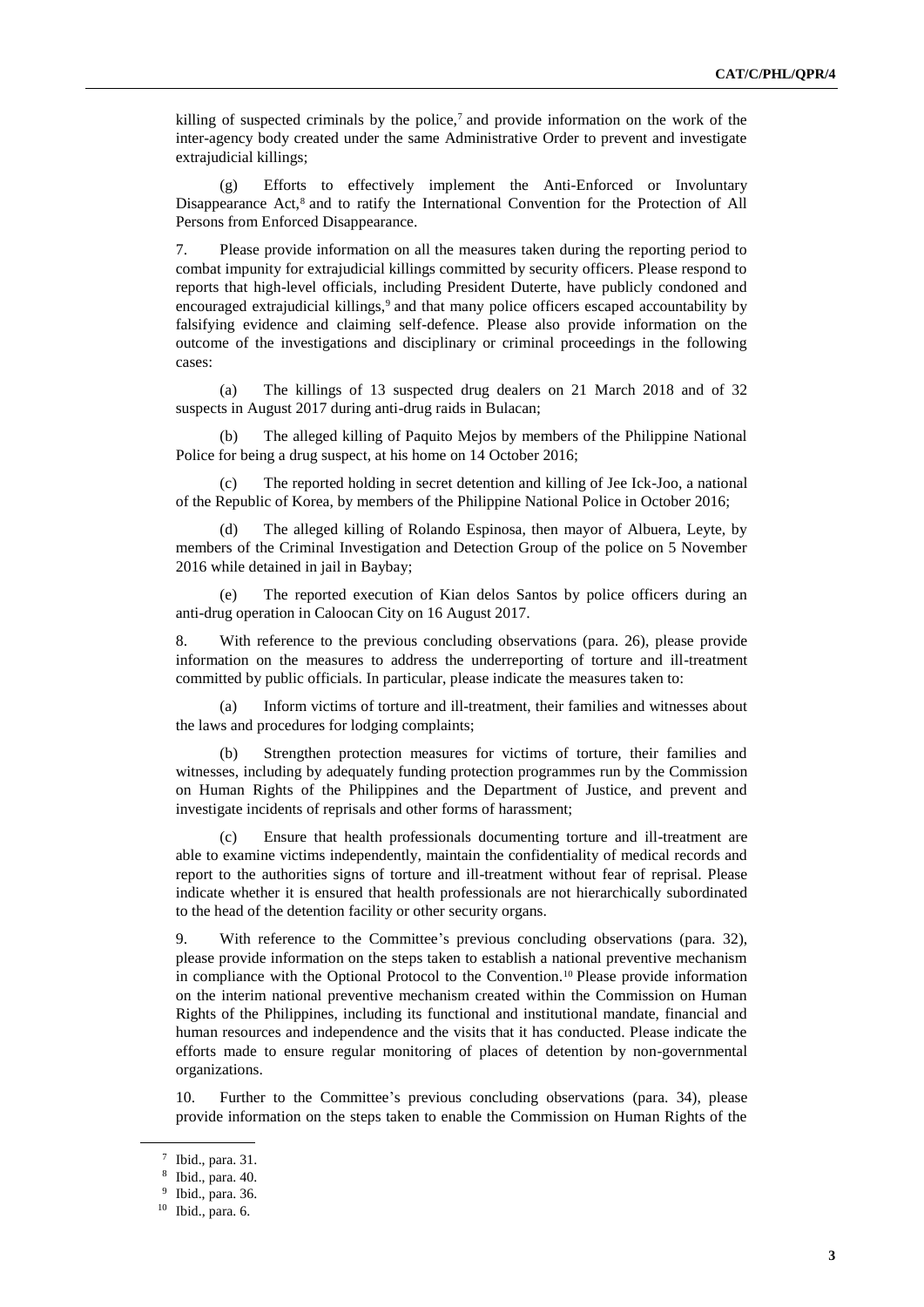Philippines to carry out its mandate independently and effectively, in full compliance with the principles relating to the status of national institutions for the promotion and protection of human rights (the Paris Principles). In particular, please provide information on:

(a) The annual budgets assigned to the Commission during the reporting period;

(b) The efforts made to expedite the adoption of the charter of the Commission;<sup>11</sup>

(c) The measures in place to ensure that the Commission conducts investigations into allegations of police abuse, in particular extrajudicial killings committed in relation to the anti-drug campaign, without undue influence or fear of reprisal;<sup>12</sup>

(d) Whether the Commission is able to make regular and unannounced visits to all places of detention, including police stations and psychiatric institutions, without any restriction. In this regard, please respond to reports that the Commission was denied prompt access to the Cebu Provincial Detention and Rehabilitation Centre in March 2017 and to the La Union Provincial Jail in San Fernando in March 2018.

11. With reference to the Committee's previous concluding observations (para. 40), please clarify whether the Executive Orders No. 003 and No. 030 of Manila City, which have reportedly led to inadequate access to sexual and reproductive health services and subsequent damage to women's mental and physical health, have been officially revoked. Please also provide information on the measures taken to revoke other similar orders, such as Executive Order No. 03 of Sorsogon City. Please also provide information on measures taken to:

(a) Afford all women adequate access to sexual and reproductive health services, in particular to safe and modern methods of contraception,  $13$  and restore access to emergency contraceptives for victims of sexual violence;

(b) Allow for legal exceptions to the prohibition of abortions in specific circumstances, such as when the pregnancy endangers the life or health of the woman, when it is the result of rape or incest and in cases of fetal impairment, and put in place mechanisms to ensure that these exceptions are honoured in practice;

(c) Establish a confidential complaints mechanism for women subjected to discrimination, harassment or ill-treatment while seeking post-abortion or post-pregnancy treatment or other reproductive health services;

Combat ill-treatment of women seeking post-pregnancy care in government hospitals and provide effective legal remedies to victims.

12. Please provide information on the measures taken to eliminate all forms of violence against women, particularly with regard to cases involving the actions or omissions of State authorities or others that engage the State party's international responsibility in accordance with the Convention, and to address the issue of underreporting by victims.<sup>14</sup> Please provide annual statistical data, disaggregated by sex, age, and ethnicity or origin, on the number of victims, complaints, investigations, emergency protection orders, prosecutions, convictions and sentences imposed in cases of violence against women, including sexual and domestic violence.

13. With regard to the State party's efforts to combat trafficking, please provide disaggregated data on the number of investigations and prosecutions and the sentences handed down to perpetrators in cases of human trafficking during the period under review. Please indicate what measures have been taken to:

(a) Reduce the backlog of trafficking cases filed in court;

<sup>11</sup> Ibid., para. 3.

<sup>12</sup> Ibid., para. 38.

<sup>13</sup> Ibid., para. 7.

<sup>14</sup> CEDAW/C/PHL/CO/7-8, para. 25.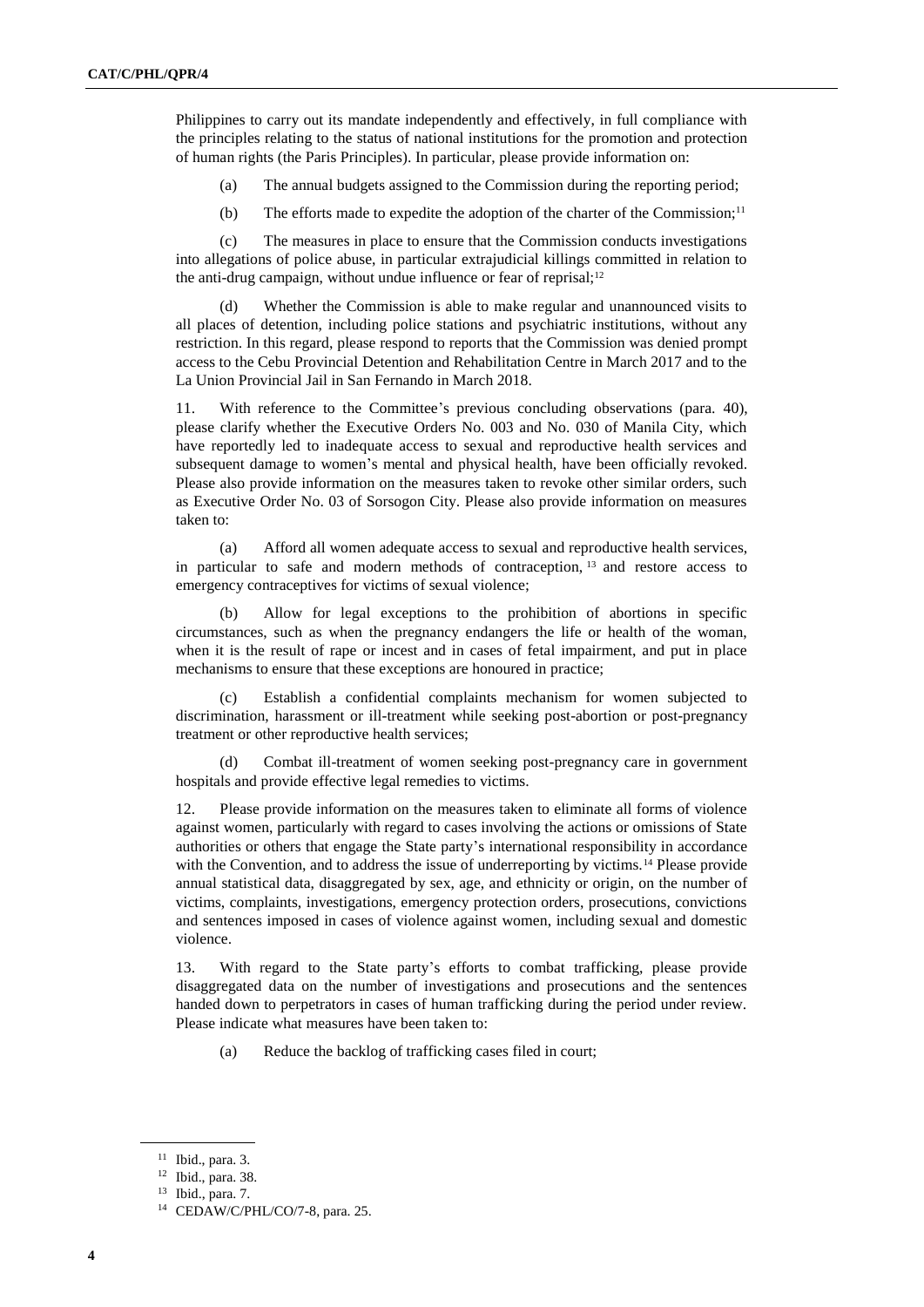(b) Address the continued occurrence of trafficking involving Filipina female domestic workers and to prevent the phenomenon;<sup>15</sup>

(c) Ensure that public officials allegedly involved in trafficking are promptly and impartially investigated, prosecuted and, if found responsible, punished.

### **Article 3**

14. Please provide information about the number of asylum applications received during the period under review, the number of successful applications and the number of asylum seekers whose applications were accepted because they had been tortured or might have been subject to torture if returned to their country of origin. Please provide information on the steps taken to ensure the identification of victims of torture among asylum seekers. Please also include information, disaggregated by sex, age and country of origin, on the number of persons who have been returned, extradited or expelled. Please indicate the grounds on which they were sent back, and provide a list of countries to which individuals were returned. Please provide updated information on the type of appeal mechanisms that exist, any appeals that have been made and the outcome of those appeals.

15. Please indicate the number of cases of refoulement, extradition and expulsion carried out during the reporting period on the basis of the acceptance of diplomatic assurances or the equivalent thereof, as well as any instances in which the State party has offered such diplomatic assurances or guarantees. What is the minimum content of such assurances, whether given or received, and what measures have been taken in such cases with regard to subsequent monitoring?

### **Articles 5–9**

16. Please provide information on any new legislation or measures that have been adopted to implement article 5 of the Convention.

17. Please clarify what treaties or agreements on mutual judicial assistance the State party has entered into with other entities, such as countries, international tribunals or international institutions, and whether such treaties or agreements have led in practice to the transfer of any evidence in connection with prosecutions concerning torture and illtreatment. Please provide examples.

18. Please indicate whether the State party has rejected the request of a State for the extradition of an individual suspected of having committed torture and whether it has started prosecution proceedings against such an individual as a result. If so, please provide information on the status and outcome of such proceedings.

## **Article 10**

19. With reference to the Committee's previous concluding observations (para. 36), please provide information on training provided to all law enforcement officials, prison staff, <sup>16</sup> security officers, border guards and other public officials involved in the implementation of the Anti-Torture Act on the prohibition of torture and other cruel, inhuman and degrading treatment in accordance with section 21 of the Act as well as the Convention. Please provide information on the methodology used to assess the effectiveness of training and educational programmes in reducing the number of cases of torture and ill-treatment.

20. Please clarify whether training on the Manual on the Effective Investigation and Documentation of Torture and Other Cruel, Inhuman or Degrading Treatment or Punishment (Istanbul Protocol) is being provided to medical personnel and law enforcement and judicial officials who deal with detainees and asylum seekers and are involved in the investigation and documentation of cases of torture. Please indicate whether the training is regular and compulsory, the overall size of the target group and the percentage trained during the period under review.

<sup>15</sup> A/HRC/WG.6/27/PHL/2, para. 42.

<sup>16</sup> Ibid., para. 26.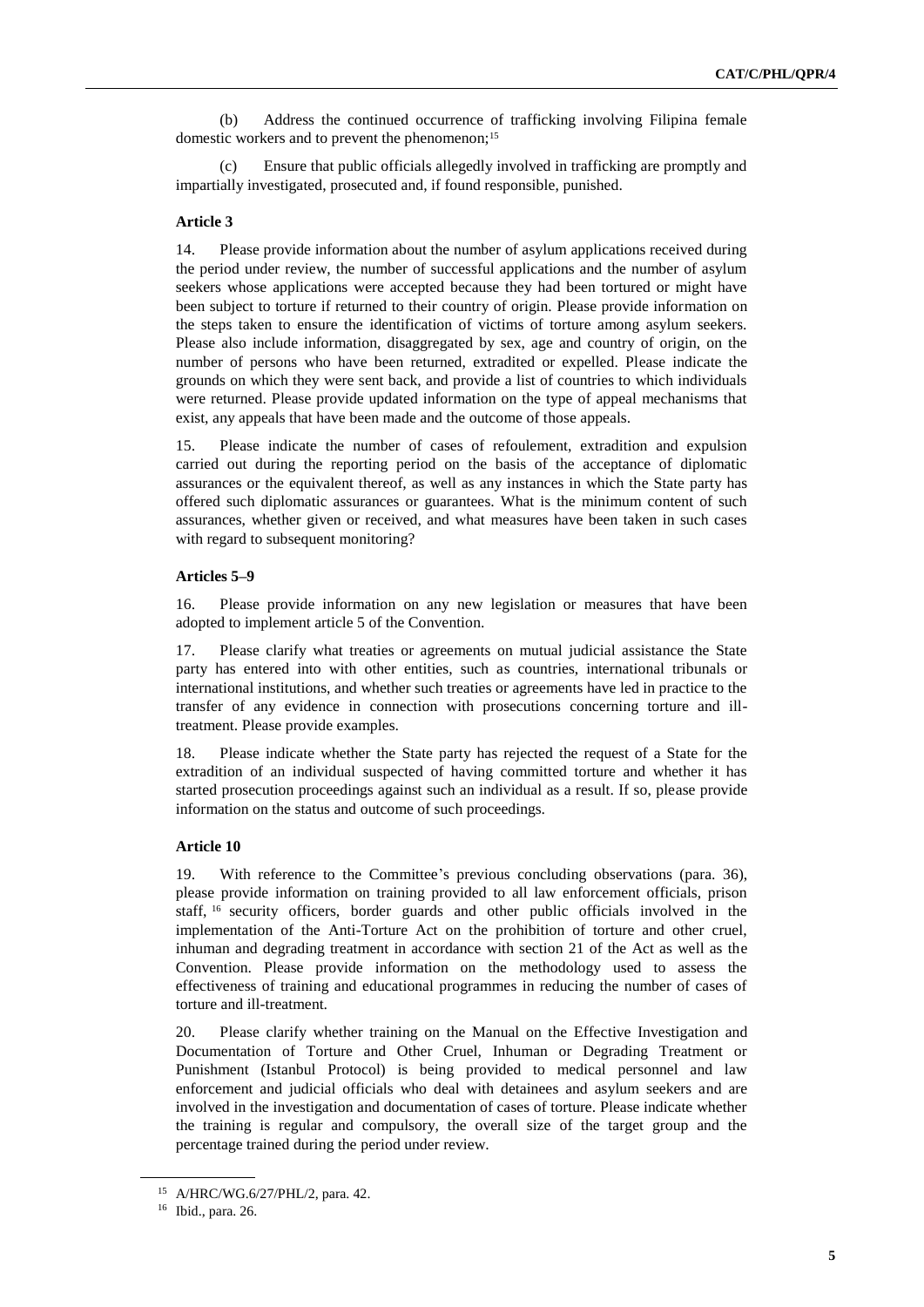#### **Article 11**

21. Please describe the procedures in place for ensuring compliance with article 11 of the Convention and provide information on any interrogation rules, instructions, methods and practices or arrangements for custody that may have been introduced since the consideration of the previous periodic report. Please indicate the frequency with which they are reviewed.

22. With reference to the Committee's previous concluding observations (para. 14), please indicate what measures have been adopted to address the concern about the high number of pretrial detainees. Please provide information on the specific steps taken to:

(a) Release detainees whose pretrial detention exceeds the maximum penalty for their alleged offences and review the legality of the pretrial detention of all detainees;

Reduce the backlog of cases in the courts, $17$  including by filling the vacancies of judges and prosecutors, and expedite the cases of persons held under the Comprehensive Dangerous Drugs Act;

(c) Guarantee fundamental legal and procedural safeguards to persons in pretrial detention, in particular the right to be brought before a judge without delay;

(d) Increase the use of non-custodial measures in accordance with the United Nations Standard Minimum Rules for Non-custodial Measures (the Tokyo Rules);

(e) Provide redress and compensation to victims of unjustified prolonged pretrial detention.

23. In the light of the previous concluding observations (para. 28), please provide information on the specific measures taken to bring the conditions of detention into line with the United Nations Standard Minimum Rules for the Treatment of Prisoners (the Nelson Mandela Rules). In particular, please indicate the steps taken to alleviate severe prison overcrowding,<sup>18</sup> including the use of alternatives to imprisonment both before and after trial. Please provide statistical data, disaggregated by sex, age, and ethnic origin or nationality, on the number of pretrial detainees, convicted prisoners and persons deprived of their liberty in psychiatric hospitals and institutions for persons with psychosocial or physical disabilities, and the occupancy rate of all places of detention. Please indicate the measures taken to:

(a) Improve the substandard material conditions, particularly the sanitary conditions, of detention facilities, including police lock-up cells and immigration detention centres such as the one in Bicutan,<sup>19</sup> and to enhance out-of-cell activities for detainees;<sup>20</sup>

Afford all detainees adequate access to medical care, in particular for the prevention and treatment of infectious diseases; improve the quality of prisoners' medical records; and increase the number of medical doctors and nurses.<sup>21</sup> Please respond to reports that the vast majority of reported deaths of inmates were caused by illness and the unavailability of timely medical care;

(c) Prevent incidents of death, suicide, attempted suicide and inter-prisoner violence in custody. Please provide statistical data on such incidents, indicating the causes thereof, the results of investigations into the incidents and the measures taken by the State authorities to prevent them;

(d) Protect the rights of vulnerable detainees, notably women, children and persons with mental health conditions. Please indicate whether female and male detainees are held in separate facilities and whether minors are kept strictly separate from adult detainees.<sup>22</sup> In particular, please inform the Committee about the conditions and regime for

<sup>17</sup> Ibid., para. 27.

<sup>18</sup> Ibid., para. 26.

<sup>19</sup> A/HRC/WG.6/27/PHL/3, para. 131.

<sup>20</sup> A/HRC/WG.6/27/PHL/2, paras. 25–26.

<sup>21</sup> Ibid., para. 26; A/HRC/WG.6/27/PHL/3, para. 46.

<sup>22</sup> A/HRC/WG.6/27/PHL/2, para. 25.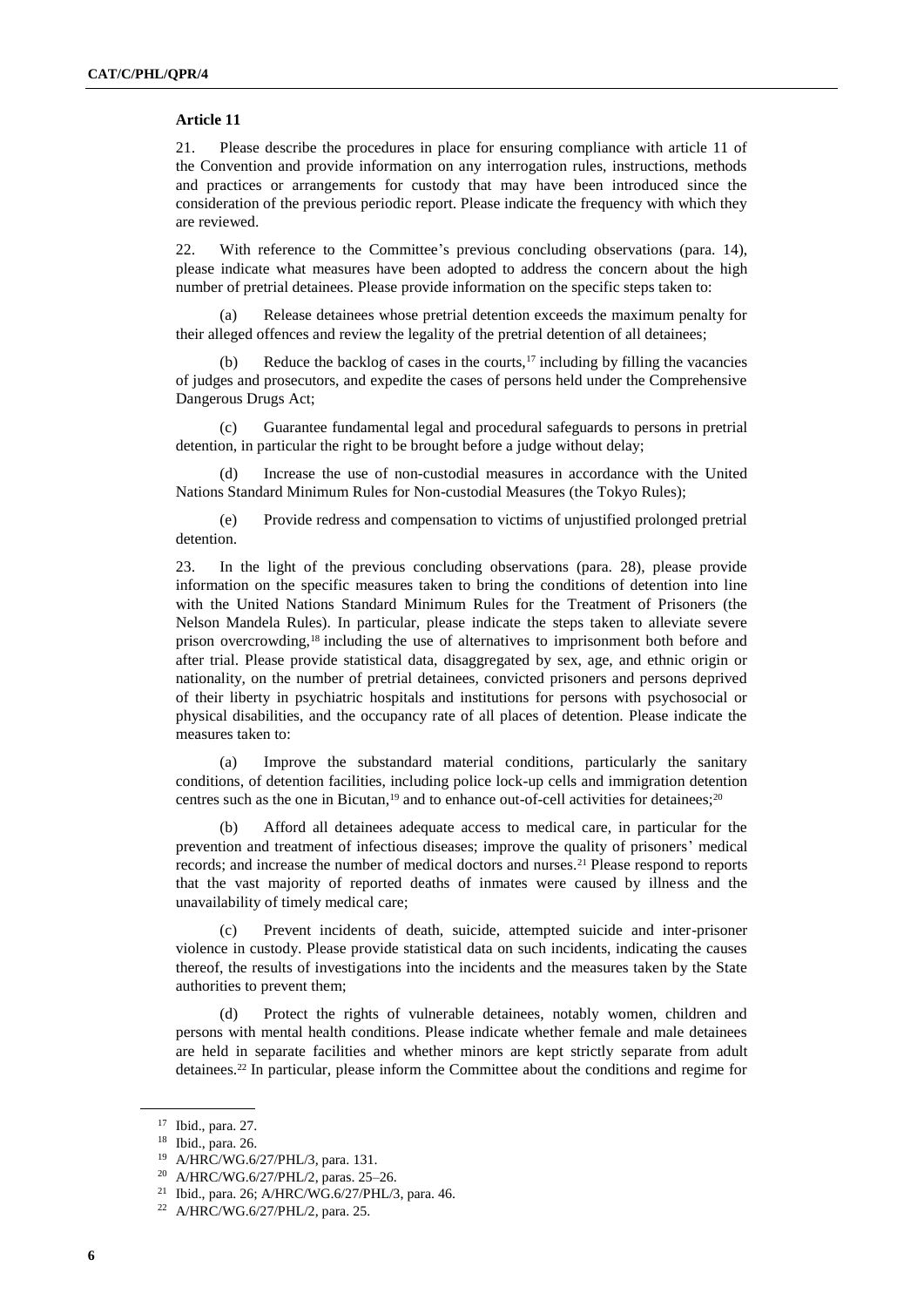the detention of women at the municipal lock-up cell in General Nakar, Quezon, which reportedly has no cells available for women.

#### **Articles 12–13**

24. With reference to the Committee's previous concluding observations (para. 16), please provide annual statistical data on the number of complaints, investigations, prosecutions, convictions and punishments imposed in cases of torture and ill-treatment, including excessive use of force, committed by law enforcement, security, military or prison officials, including recent examples of such complaints. This information should include the number of such cases reported by doctors following medical examinations of detainees and the outcome of those cases. Please also provide information on the measures taken to:

(a) Create an independent body to investigate allegations of torture or illtreatment by security officers, particularly police officers, in order to ensure that there is no hierarchical or institutional link between the suspected perpetrators and the investigators. In this regard, please address the Committee's concerns that the Internal Affairs Service of the Philippine National Police is supervised by the Office of the Chief of Police and thus may not be fully independent;

(b) Ensure that all suspects in prima facie cases of torture and ill-treatment are immediately suspended from duties. Please indicate the percentage of cases in which suspected public officials were actually suspended;

Protect complainants, victims and their relatives against reprisals, duly inform them of the progress and results of their complaint and guarantee their right to judicial remedy and participation in the proceedings.

#### **Article 14**

25. In the light of paragraph 46 of the Committee's general comment No. 3 (2012) on the implementation of article 14, please provide information on redress and compensation measures ordered by the courts since the consideration of the State party's previous report. That should include the number of requests for compensation that have been made, the number granted and the amounts ordered and actually provided in each case. Please also indicate what kind of rehabilitation programmes are provided to victims and whether they include medical and psychological assistance.<sup>23</sup>

26. With reference to the Committee's previous concluding observations (para. 38), please provide information on the implementation of sections 18 and 19 of the Anti-Torture Act, which provide, respectively, for compensation to victims of torture and for the formulation of a victim rehabilitation programme. Please indicate whether the State party has established a lead coordinating agency for the effective implementation of the rehabilitation programme, including adequate funding. <sup>24</sup> Please inform the Committee about the measures adopted to prevent the abduction and recruitment of children by armed groups, <sup>25</sup> facilitate their reintegration into society and provide them with rehabilitation specially designed for their needs.

#### **Article 15**

27. Further to the Committee's previous concluding observations (para. 18), please provide information on the measures taken to ensure respect, both in law and in practice, for the principle of the inadmissibility of evidence obtained through torture. Please provide information on examples of cases that have been dismissed by courts owing to the introduction of coerced evidence or testimony, and on the prosecution and punishment of officials who extracted such confessions. Please include information on relevant educational programmes provided to law enforcement and judicial officers.

<sup>23</sup> A/HRC/WG.6/27/PHL/3, para. 45.

<sup>24</sup> Ibid.

<sup>25</sup> S/2017/294, paras. 25–31.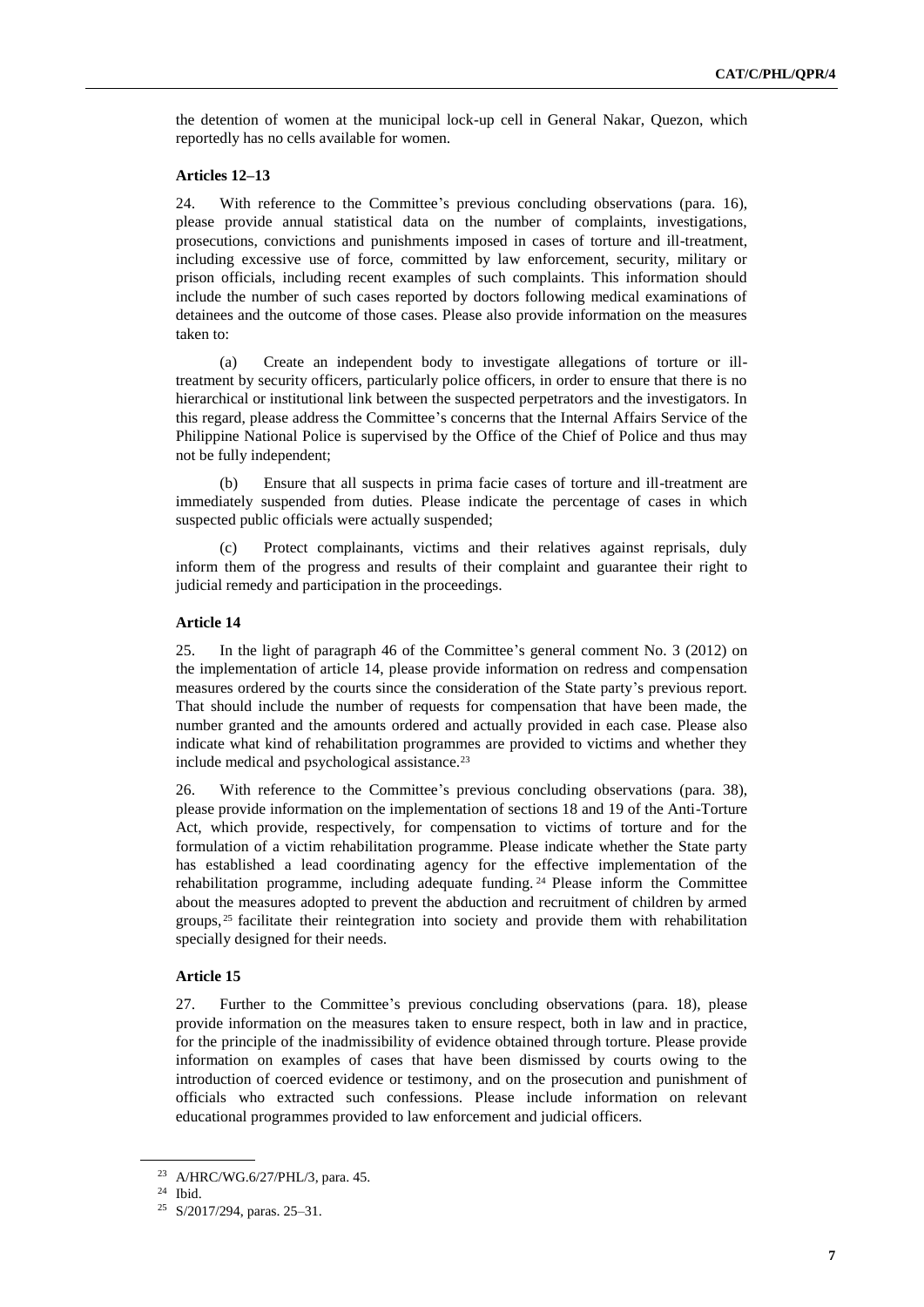## **Article 16**

28. With reference to the Committee's previous concluding observations (para. 20), please provide updated information on the measures taken to implement the prohibition of the practice of blindfolding detainees, including training provided to security officers and sanctions imposed in cases of blindfolding. Please clarify whether visual identification is still required in the prosecution of cases of torture and ill-treatment.

29. Further to the Committee's previous concluding observations (para. 30), please provide updated information on the situation of children in conflict with the law, particularly those who are detained in holding centres or "houses of hope" in the Metro Manila and Mindanao regions. Please explain what measures have been taken to:

(a) Ensure that children are detained as a measure of last resort only and that children who are detained are not held in pretrial detention for long periods;

(b) Afford to detained children all fundamental legal and procedural safeguards, in particular immediate access to a lawyer or legal aid;

(c) Investigate all reports of torture and ill-treatment of children in conflict with the law. In this regard, please provide information on the status and outcome of the investigations and disciplinary or criminal proceedings in the case of a 15-year-old boy who was reportedly arrested and tortured on 12 April 2016 in Basilan Province by Armed Forces soldiers for his alleged association with the Abu Sayyaf Group;<sup>26</sup>

(d) Turn over children in conflict with the law to the custody of the Department of Social Welfare and Development;

(e) Provide specialized training to social workers, judges,<sup>27</sup> and all personnel in contact with those children;

(f) Prevent juvenile delinquency and recidivism.

30. In relation to the Committee's previous concluding observations (para. 42), please provide information on the measures adopted to prohibit the corporal punishment of children, particularly with regard to cases in public institutions, by or at the instigation of or with the consent or acquiescence of a public official or other person acting in an official capacity, that engage the State party's international responsibility under the Convention, including any efforts to adopt anti-corporal punishment bills. Please also provide information on the status of Bill No. 922, the aim of which is to lower the age of criminal responsibility to 9 years.<sup>28</sup>

31. Please provide information on the measures in place to protect journalists and human rights defenders from threats, acts of violence and even killings,<sup>29</sup> many cases of which are reportedly attributable to public officials, and to promptly and impartially investigate such cases and prosecute and punish the perpetrators. Please provide the Committee with statistical data on the number of complaints, investigations, prosecutions, convictions and punishments imposed in cases of violent acts committed against journalists or human rights defenders. Please include recent examples of such investigations undertaken, including any investigation into the murder of human rights lawyer Benjamin Ramos in November 2018, and the results. Furthermore, please inform the Committee on the status of Senate Bill No. 1699, whose aim is to protect human rights defenders,<sup>30</sup> and on the detention of Senator Leila de Lima, who has allegedly been targeted for having led a Senate inquiry into killings committed during the war on drugs.

32. Please provide information on the measures adopted to combat violence, harassment and intimidation against lesbian, gay, bisexual, transgender and intersex persons and on the number of complaints and police reports, investigations, prosecutions, convictions and punishments handed down in cases of offences committed against these persons.

<sup>26</sup> Ibid., para. 34.

<sup>27</sup> A/HRC/WG.6/27/PHL/3, para. 49.

<sup>28</sup> A/HRC/WG.6/27/PHL/2, para. 35.

<sup>29</sup> A/73/18, para. 17; A/HRC/WG.6/27/PHL/2, para. 40; A/HRC/WG.6/27/PHL/3, para. 63.

<sup>30</sup> A/HRC/WG.6/27/PHL/3, para. 65.